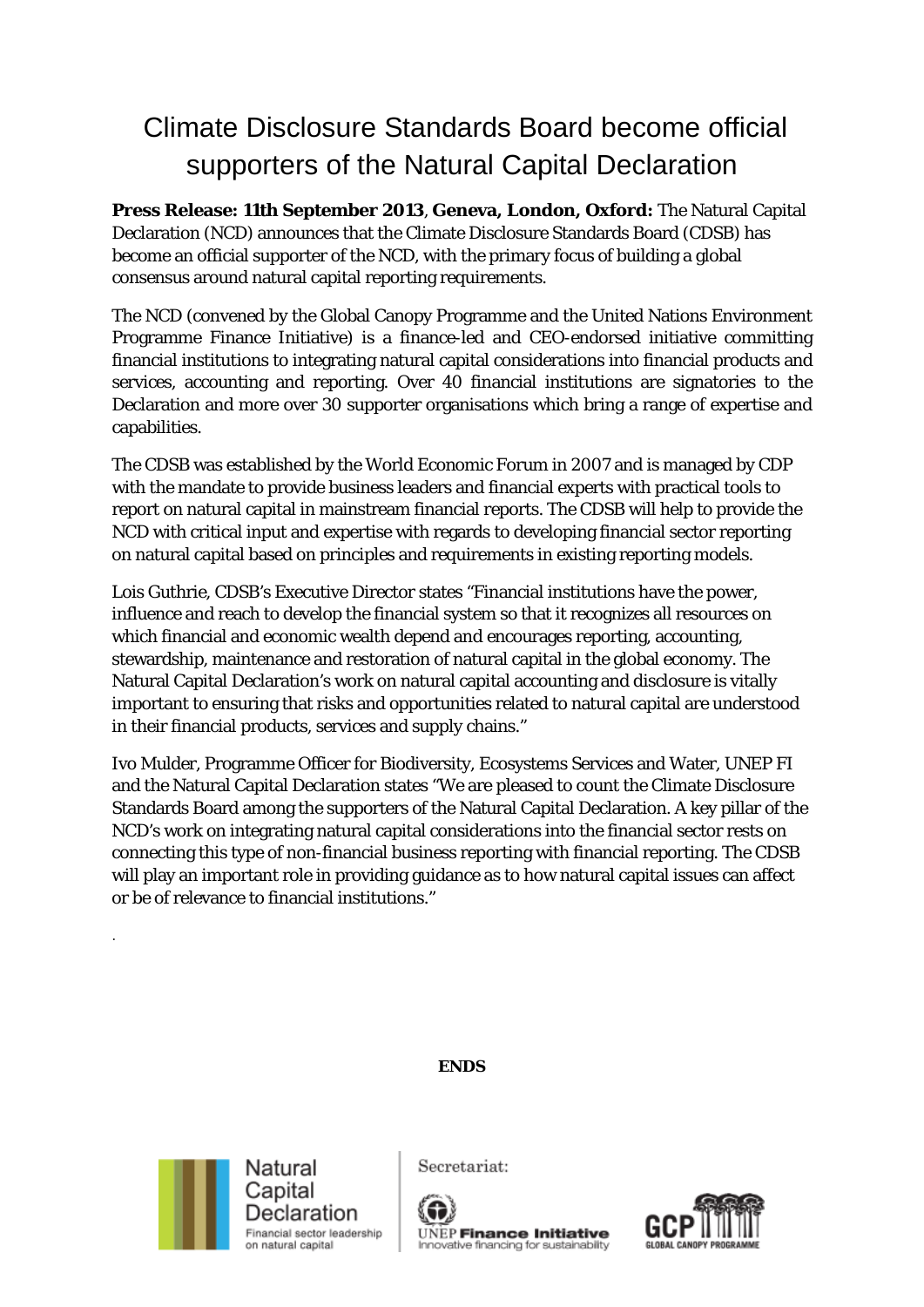# **Contact details:**

For further information, or to arrange an interview, please contact:

## **Global Canopy Programme**

Rachel Mountain, Head of Communications, Global Canopy Programme, Email: [r.mountain@globalcanopy.org](mailto:r.mountain@globalcanopy.org) Tel: +44 (0)1865 724 333

# **UNEP Finance Initiative**

John Domkins, Communications Officer, UNEP FI, Email: john[.dombkins@unep.org](mailto:john.dombkins@unep.org) Tel: +41 22 91 78 134

## **Climate Disclosure Standards Board**

Michael Zimonyi, Project Officer, CDSB Secretariat, Email: michael.zimonyi@cdsb.net Tel: +44 20 7415 7121

#### **Notes to editors**

#### **1) About the Climate Disclosure Standards Board**

The CDSB, launched by the World Economic Forum in 2007, released a Climate Change Reporting Framework in 2010 and provides guidance for use by companies when making disclosures in, or linked to, their mainstream financial reports about the risks and opportunities that climate change presents to their business. CDSB's framework is "standards ready" for adoption by regulators contemplating the introduction or development of climate change disclosure practices. In June 2014, CDSB will be releasing an expanded Reporting Framework including guidance for companies on disclosing risk and opportunities linked to forests and water on the company's ability to create or preserve value encompassing 79% of natural capital and forming a key tool to support disclosure on natural capital in integrated reports. [www.cdsb.net](http://www.cdsb.net/)

#### **2) About the Natural Capital Declaration**

The Natural Capital Declaration (NCD) is a global finance-led and CEO-endorsed initiative to integrate natural capital considerations into financial products and services, and to work towards their inclusion in financial accounting, disclosure and reporting. The NCD is the cumulative result of in-depth consultations with the finance community and other stakeholders and was launched at the Rio+20 Earth Summit in June 2012. In phase II, which started in 2013, signatory financial institutions are setting about implementing the commitments in the Declaration through the NCD Roadmap. The initiative is jointly convened by the United Nations Environment Programme Finance Initiative (UNEP FI) and the Global Canopy Programme (GCP). [www.naturalcapitaldeclaration.org](http://www.naturalcapitaldeclaration.org/)

#### **3) About UNEP Finance Initiative**



Secretariat: